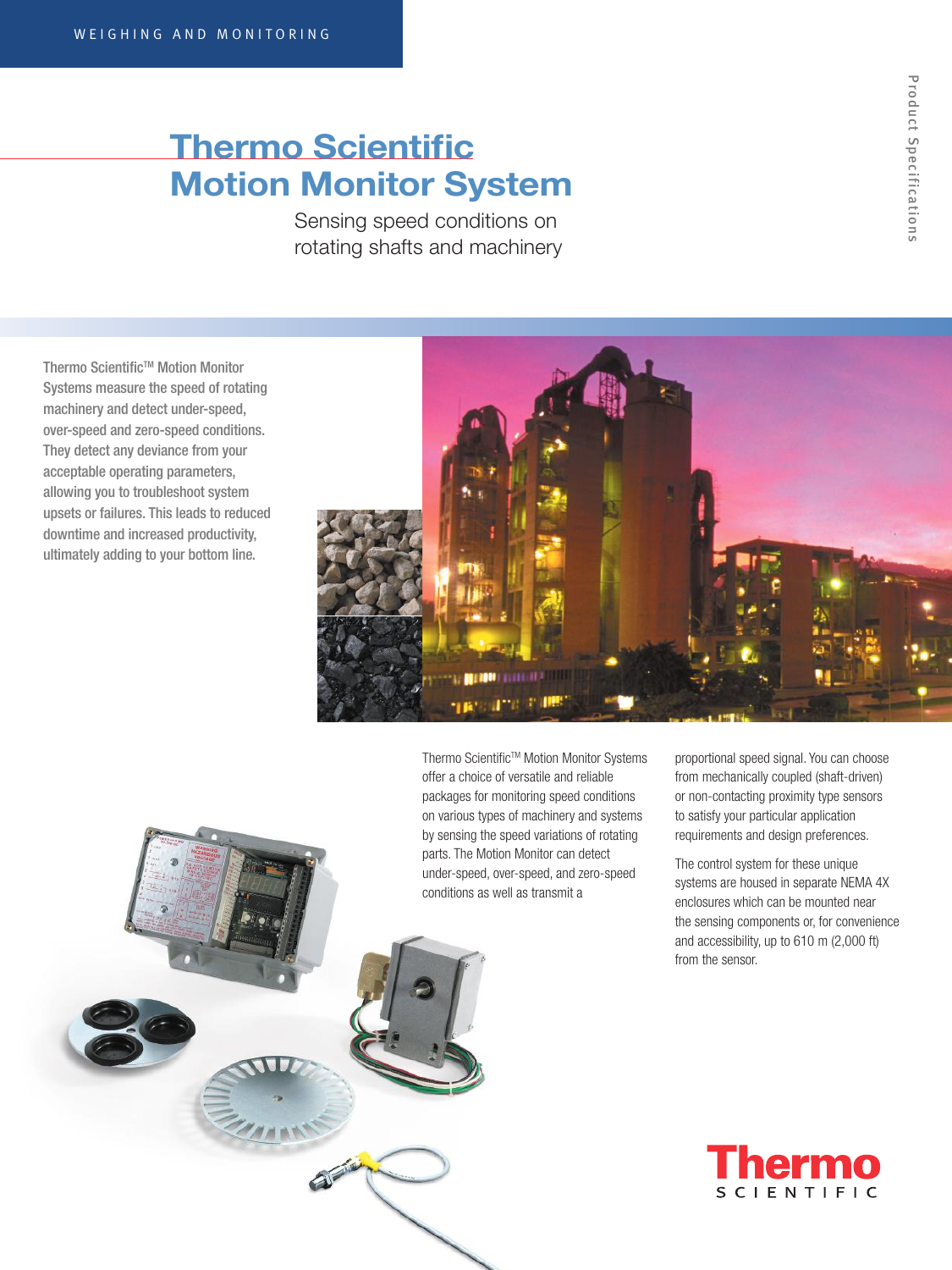### **Thermo Scientific Ramsey Model 60-200 Motion Monitor Control**

The Ramsey™ Model 60-200 programmable motion monitor control is a flexible microprocessor-based controller that can be used with any Thermo Scientific sensor and, in some cases, with compatible pulse output sensors from other sources.

All alarm functions, delays and operating parameters are entered via a simple threebutton keyboard. There are no potentiometers to adjust. A four-digit, seven-segment display shows the current speed as a percentage relative to a user-programmed reference speed. It also displays various parameters and setup values when the control is in its setup mode. Finally, the display shows an error code if any problems occur. This helps the operator to troubleshoot system failures or other difficulties.

Detailed programming instructions are contained in the system manual and a quick reference programming guide is displayed on a label inside of the control's enclosure cover. Depending on the model used, one or two DPDT outputs are available to transfer information about the monitored conditions from the monitor to remote alarm displays or control functions. Also available is a 0 to 2 VDC output or an optional 0-20 mA/4-20 mA signal proportional to the rotational speed of the monitored shaft.

The Ramsey Model 60-200 is available in two versions, a single channel or a dual channel. The alarm on a single channel model can be set at 1% increments over a range of 0% to 160% of the reference speed to provide an under-speed or an over-speed alarm. The dual channel model has two independent alarms, each adjustable between 0% to 160%.

Other programmable setup features include: start-up delay, alarm delay, reset mode, start-up delay initiation and alarm clearing.

#### **Ramsey Model 60-200 Motion Monitor Control**



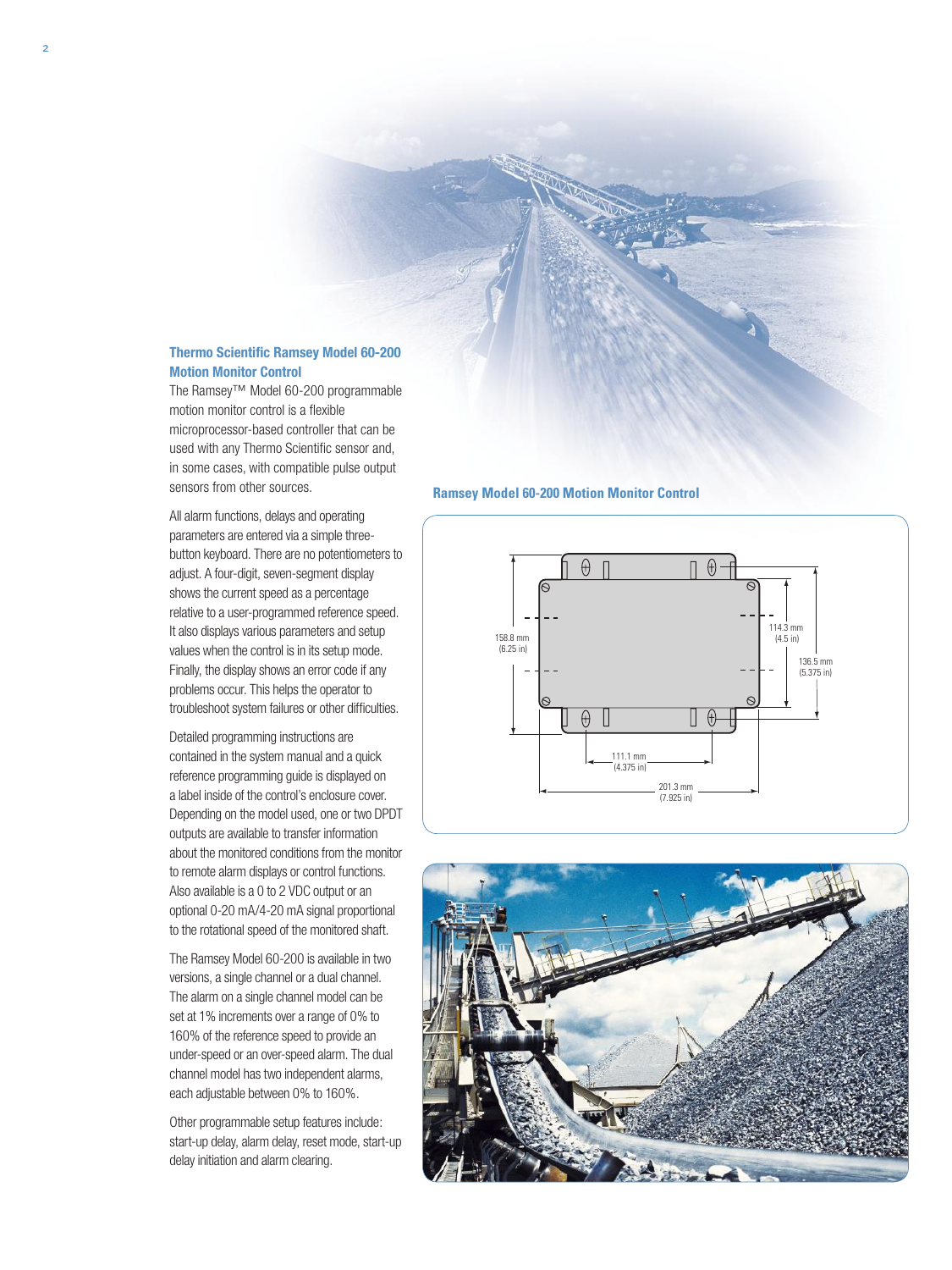#### **Thermo Scientific Ramsey Model 60-22 Motion Monitor System**

This system uses a Ramsey Model 60-200 controller and a Ramsey Model 60-220 non-contacting proximity type sensor used for measuring shaft rotation. It is available with either the single or dual channel controller and in either high speed or low speed. The sensors include an LED that indicates pulse outputs which simplifies system setup and troubleshooting. All sensors include 6 m (20 ft) of lead wire and a mounting bracket.

The Ramsey Model 60-220 sensor may be mounted in Class I or II, Division 2 hazardous areas if the wiring is run in approved conduit. For use in Class I or II, Division 1 areas, an intrinsic safety barrier must be incorporated

into the signal leads. The Ramsey Model 60-200 control must always be located in a non-hazardous area.

Options include: a stainless-steel sensor, intrinsic safety barriers, conduit connectors, several target options with appropriate hardware, and an analog current output to transmit shaft speed.

### **Thermo Scientific Ramsey Model 60-24 Motion Monitor System**

This system uses a Ramsey Model 60-200 controller and a Ramsey Model 60-240 direct coupled, shaft-driven sensor for measuring shaft rotation speed. It is available with either the single or dual channel controller and in

either high speed or low speed. A very low speed version is available capable of very sensitive operation at very low shaft speeds (less than 0.025 RPM). All systems include a conduit type connector and 1.5 m (5 ft) lead wire.

The Ramsey Model 60-240 sensors are approved for Class II combustible dust hazardous areas. If used in a Class I hazardous area, an intrinsic safety barrier must be incorporated into the signal leads. The Ramsey Model 60-200 control must always be located in a non-hazardous area.

Options include two versions of speed sensor mounting kits, intrinsic safety barriers, and an analog current output to transmit shaft speed.

#### **Ramsey Model 60-220 12 mm and 30 mm Sensor Mounting Bracket**





**Ramsey Model 60-220 12 mm and 30 mm Sensor**



**Ramsey Model 60-240 Direct Coupled Sensor**